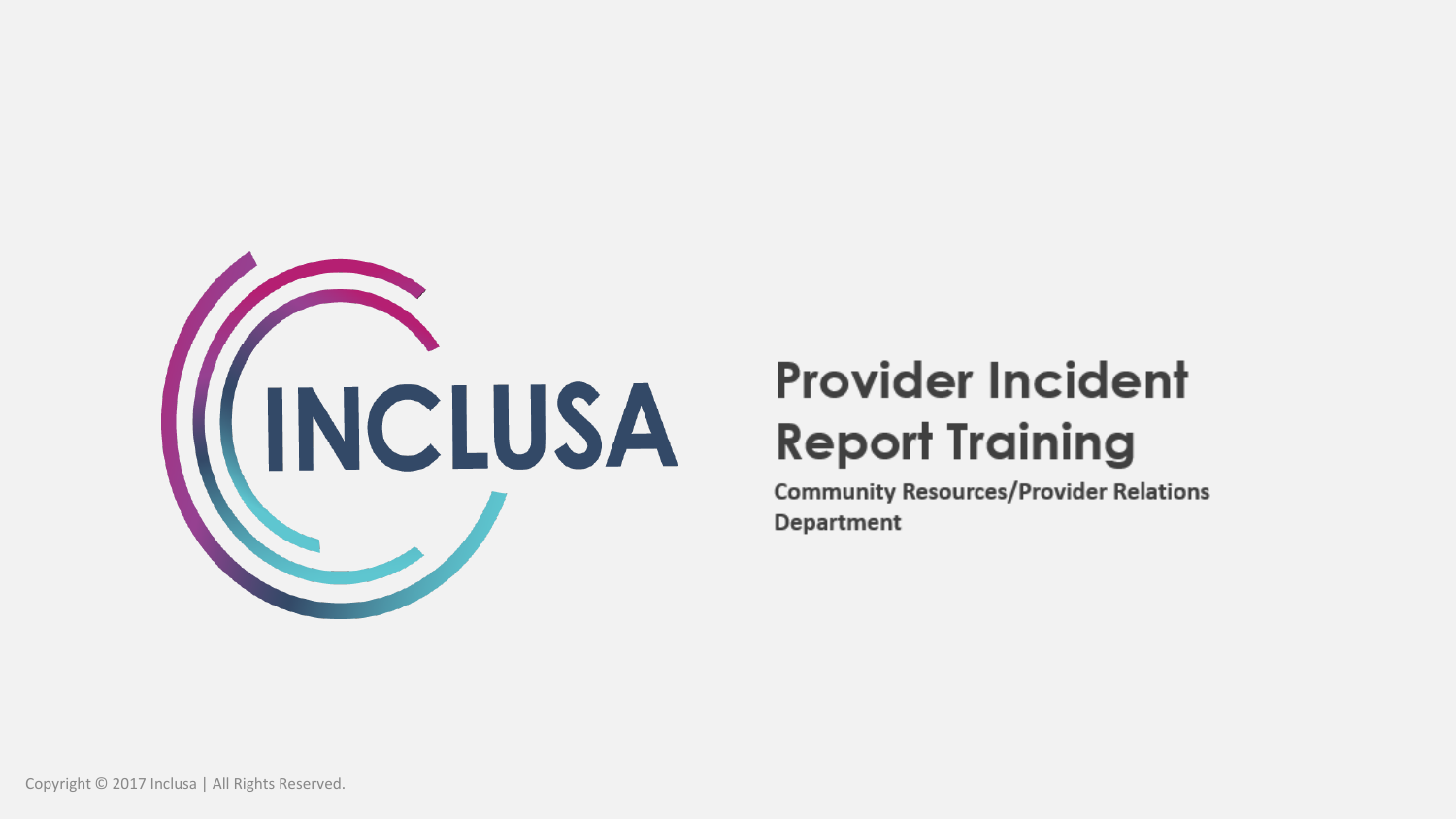

Inclusa is required to maintain an Incident Management System as part of the Family Care contract requirements for all MCOs.



The reporting of incidents is a contractual responsibility for all providers.



Inclusa and contracted providers must comply with all applicable state statutes and rules including, but not limited to, HFS 132.33 and 132.60, HFS 82.10, HFS 83.21, HFS 88.10, ch.51.61 (1) (i) Stats and s. HFS 94.10 Wis. Adm. Code, in the use of isolation, seclusion, physical, and chemical restraints. Inclusa Restrictive Measures Policy covers the approval process as directed by ch.51.61 (1) (i) Stats and s. HFS 94.10 Wis. Adm. Code.

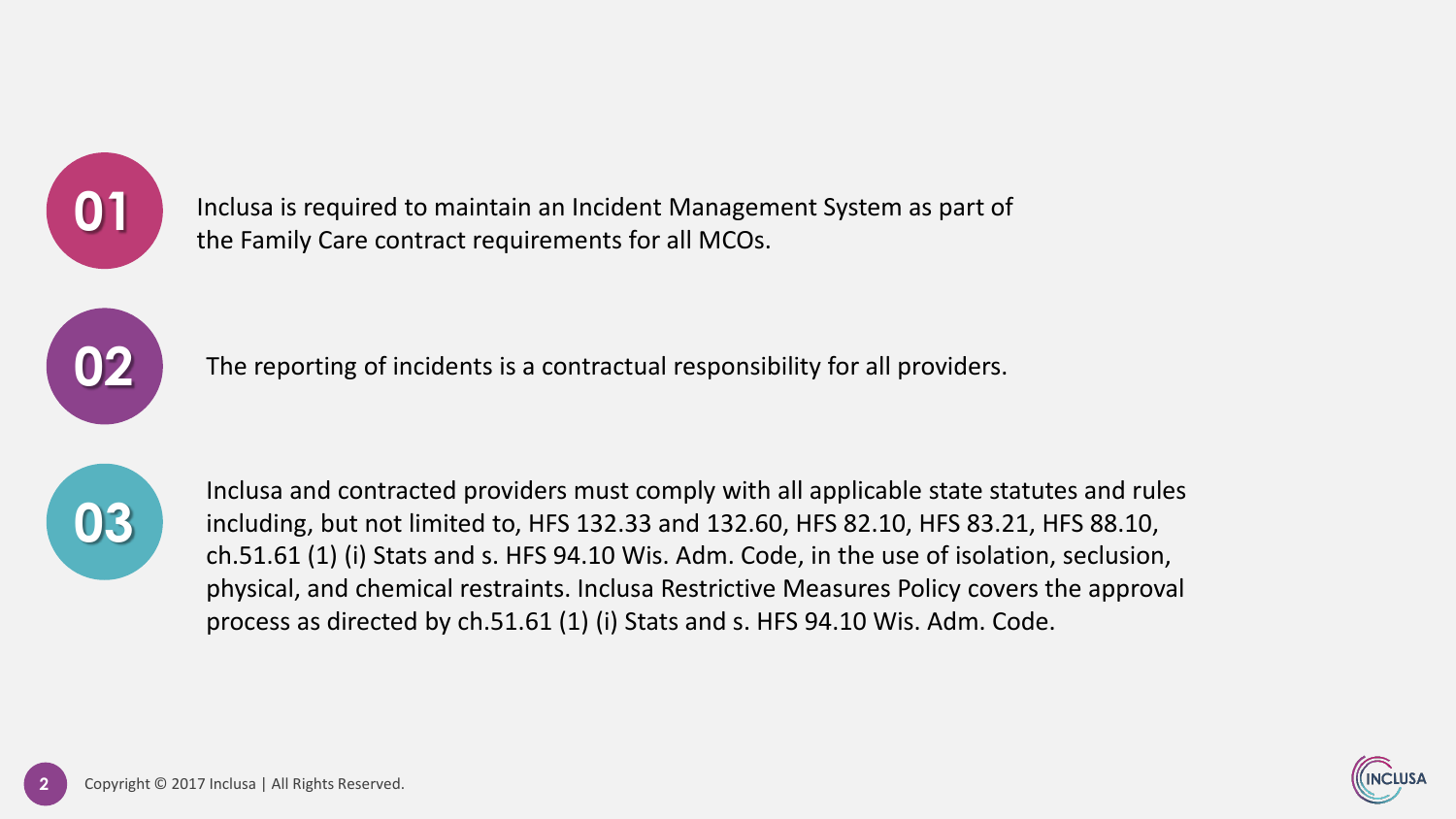The purpose of informing Inclusa of incidents is to ensure collaboration between providers and Inclusa. This allows both parties to ensure the coordination of care in the following ways:

➢To help reduce risk for individual members and for all members.  $\triangleright$  To promote health and safety.

- $\triangleright$  To evaluate actions and/or individuals that contribute to an event.
- $\triangleright$  To improve provider quality standards.
- $\triangleright$  To anticipate and monitor potential quality concerns.
- ➢To identify and document positive provider experiences.
- ➢To identify themes of incidents and streamline mechanisms to improve standards of practice.
- ➢To provide a systematic approach to monitor and respond to incidents.

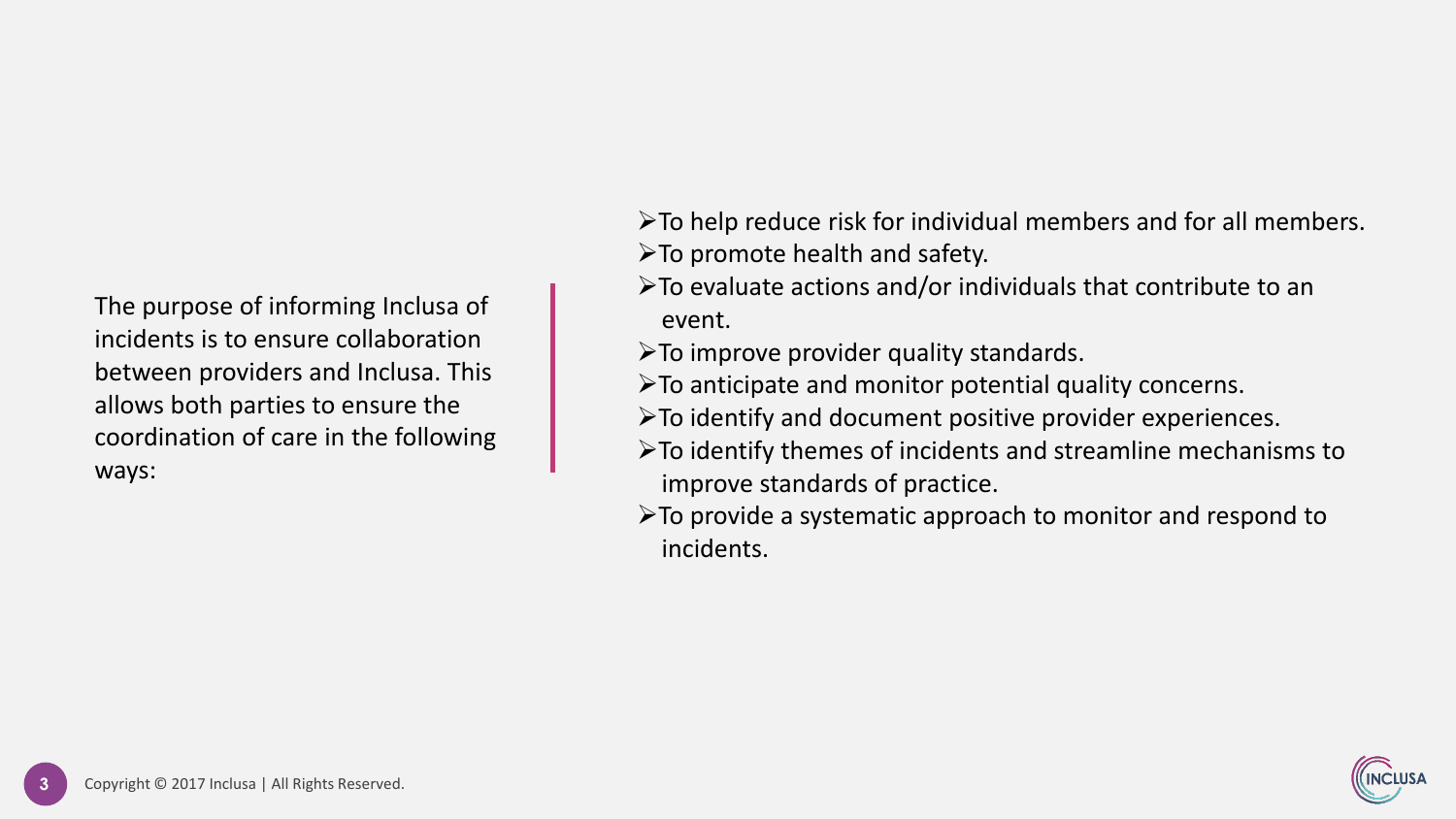- $\triangleright$  Providers will communicate incidents involving an Inclusa member to the Inclusa interdisciplinary team (IDT) – the Community Resource Coordinator (CRC - Social Worker) or the Health and Wellness Coordinator (HWC - Nurse).
- If the reporter is unable to reach the CRC or HWC, they may leave a message reporting details of an incident that has been resolved and did not result in serious harm or injury to the member.
- For any incident that is not yet resolved or any incident that resulted in serious harm or injury to the member, the provider must ask to speak to a Member Support Manager or Regional Operations Senior Manager to immediately make a report. In the event a manager is unavailable, the provider will speak with the Program Assistant to be redirected or leave a message.
- The provider is responsible to ensure member safety and to remediate any circumstances that produce potential incidents.
- Providers are required to make assurances that members receiving funded services will be protected  $\geq$ from neglect, physical, emotional, and sexual abuse, and financial exploitation.

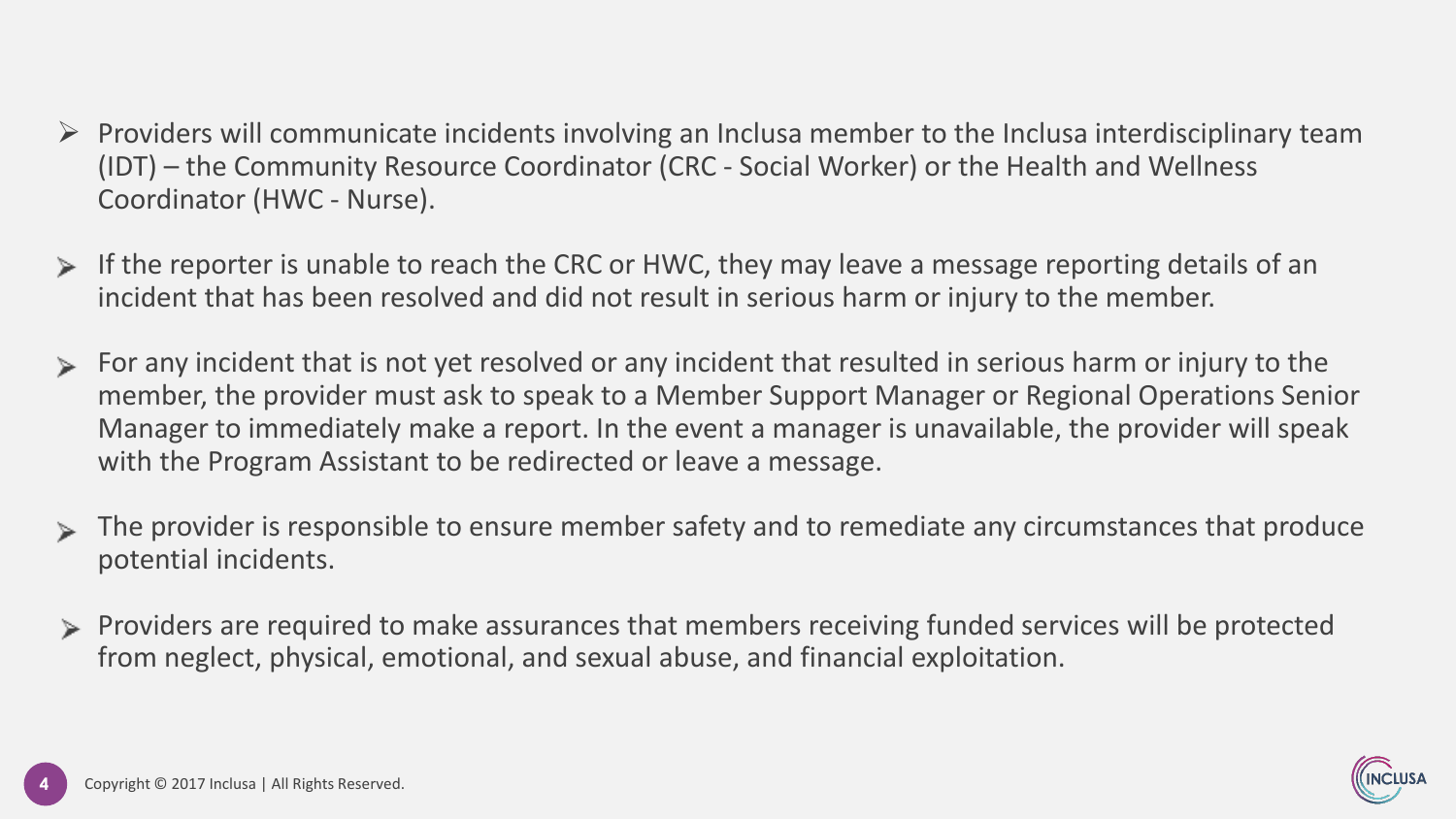➢ Incidents will be reported within **one business day (24 hours)** of providers becoming aware of the incident.

- ➢ Providers will work collaboratively with Inclusa staff, as warranted, to ensure all such incidents or allegations are investigated by appropriate investigative authorities.
- $\triangleright$  Appropriate investigative authorities may include the Division of Quality Assurance (DQA)-responsible for licensing all home health agencies, licensed adult family homes (AFH), assisted living and skilled nursing facilities, the Department of Health Services (DHS), Office of Caregiver Quality (OCQ), law enforcement officials, Adult Protective Services(APS), etc.

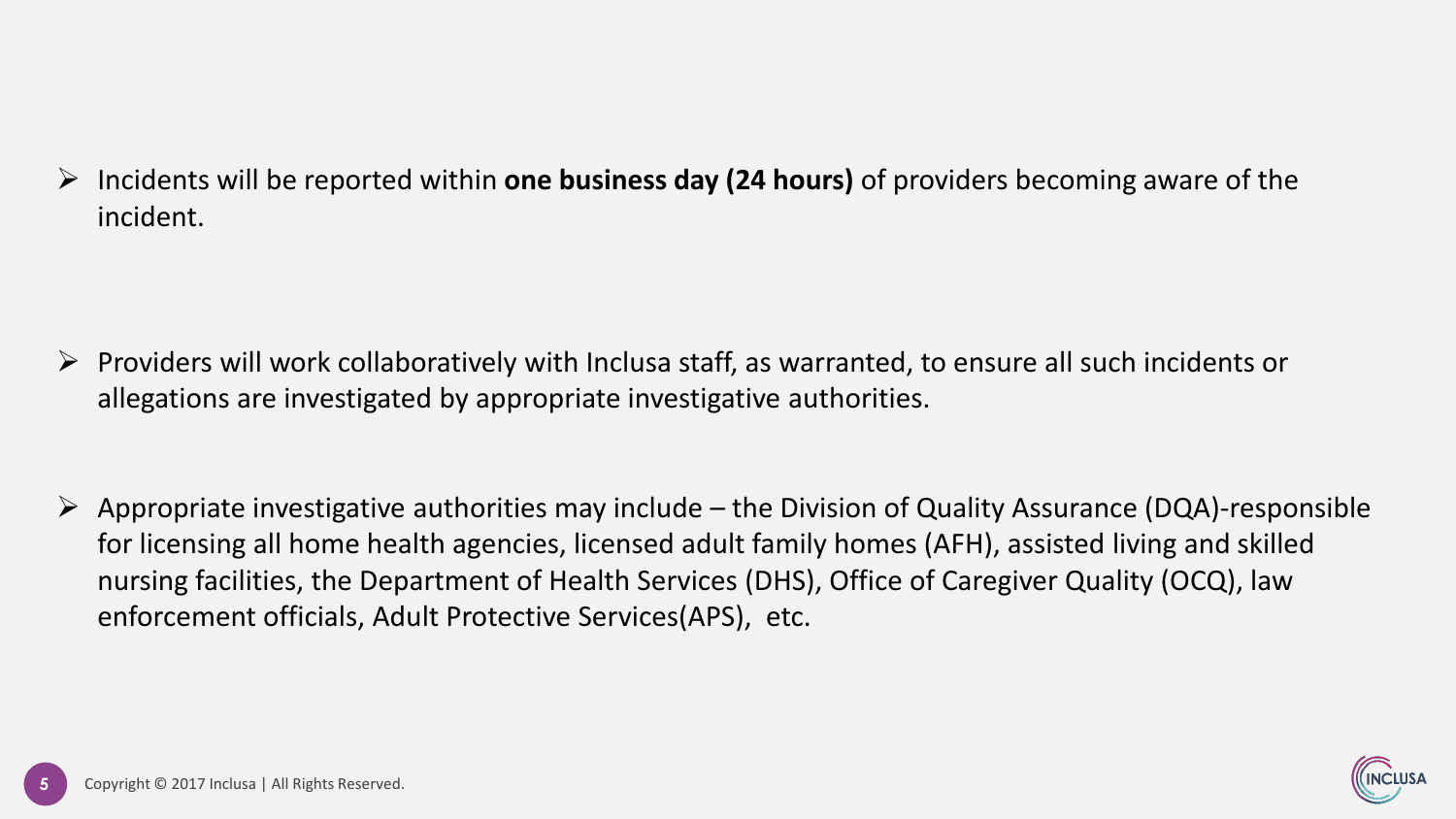Providers will identify, respond to, document, and notify Inclusa within one (1) business day when an Inclusa member, as a result of his/her participation or receipt of provider services, is involved in, or subjected to, any of the following types of incidents or events:

- ➢ **Neglect** defined in s.46.90(1)(f), Wis. Stats., to mean the failure of a caregiver, as evidenced by an act, omission, or course of conduct, to endeavor to secure or maintain adequate care, services, or supervision for an individual, including food, clothing, shelter, or physical or mental health care, and creating significant risk or danger to the individual's physical or mental health. "Neglect does not include a decision that is made to not seek medical care for an individual, if that decision is consistent with the individual's previously executed declaration or do−not−resuscitate order under ch. 154, Wis. Stats., a power of attorney for health care under ch. 155, Wis. Stats., or as otherwise authorized by law.
- ➢ **Self−neglect** as defined in s. 46.90(1)(g), Wis. Stats., means a significant danger to an individual's physical or mental health because the individual is responsible for his/her own care but fails to obtain adequate care, including food, shelter, clothing, or medical or dental care.

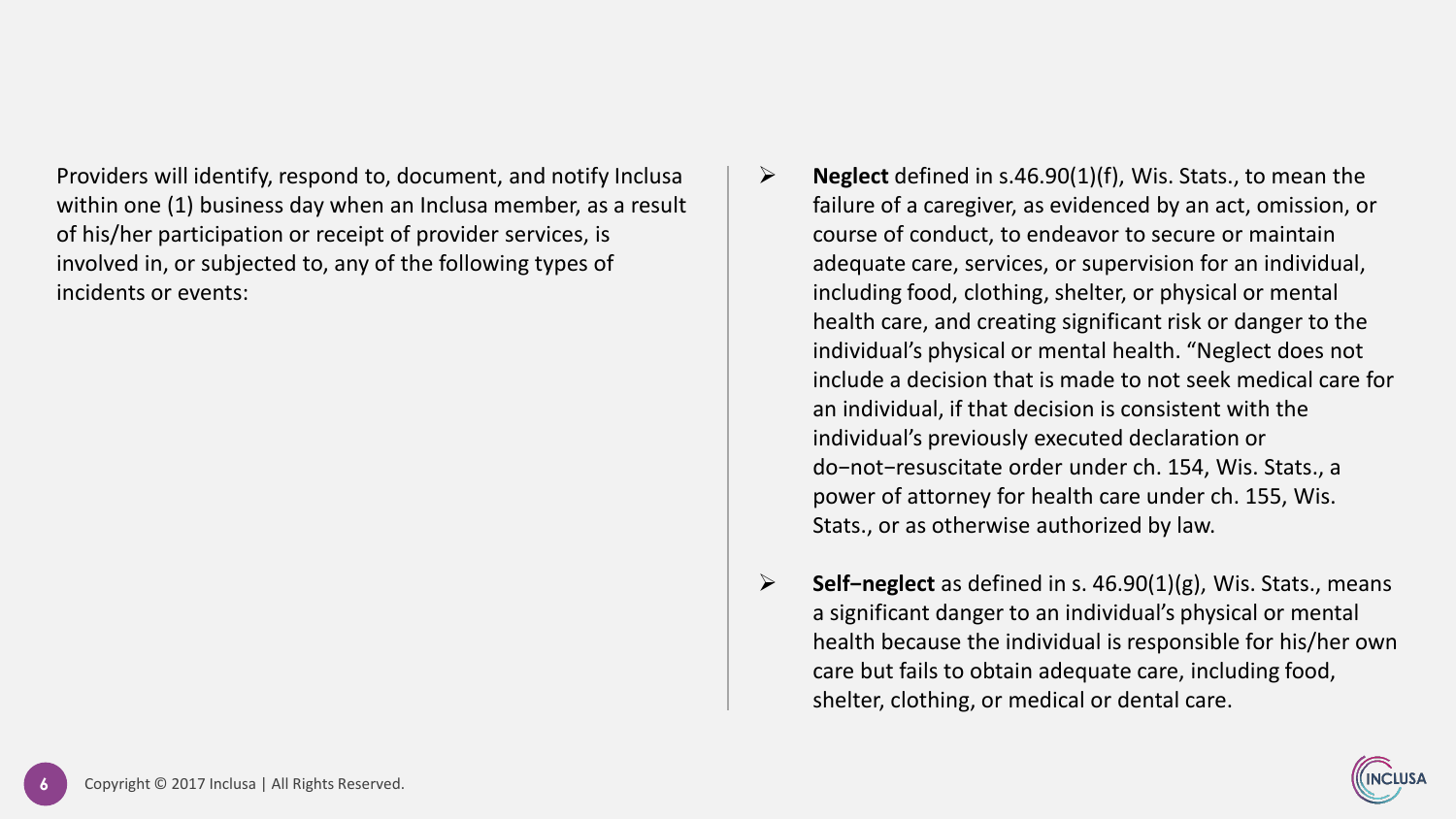- ➢ **Financial Exploitation** includes any of the following acts:
	- a) Fraud, enticement or coercion;
	- b) Theft;
	- c) Misconduct by a fiscal agent; d) Identity theft;
	- e) Unauthorized use of the
	- identity of a company or agency;
	- f) Forgery; or g) Unauthorized use of financial transaction cards including credit, debit, ATM and similar
	- cards.
- ➢ **Medication Errors-** Includes wrong medication time or omission; wrong medication; wrong dose; wrong person; wrong route of administration; wrong technique.
- ➢ **Physical Abuse**  intentional or reckless infliction of physical pain or injury, illness, or any impairment of physical condition.
- ➢ **Sexual Abuse**  violation of criminal assault law, Wis. Stats. §§ 940.225 (1), (2), (3), or (3m).
- ➢ **Emotional Abuse -** language or behavior that serves no legitimate purpose and is intended to be intimidating, humiliating, threatening, frightening, or otherwise harassing, and that does or reasonably could intimidate, humiliate, threaten, frighten, or otherwise harass the individual to whom the conduct or language is directed.
- ➢ **Treatment Without Consent -** the administration of medication to an individual who has not provided informed consent, or the performance of psychosurgery, electroconvulsive therapy, or experimental research on an individual who has not provided informed consent, with the knowledge that no lawful authority exists for the administration or performance.
- ➢ **Unplanned or Unapproved Use of Restraint(s) or Restrictive Measures or Interventions / Unplanned or Unapproved Use of Isolation or Seclusion -** the intentional and unreasonable confinement of an individual in a locked room, involuntary separation of an individual from his/her living area, use on an individual of physical restraining devices, or the provision of unnecessary or excessive medication to an individual, but does not include the use of these methods or devices in entities regulated by the department if the methods or devices are employed in conformance with state and federal standards governing confinement and restraint.

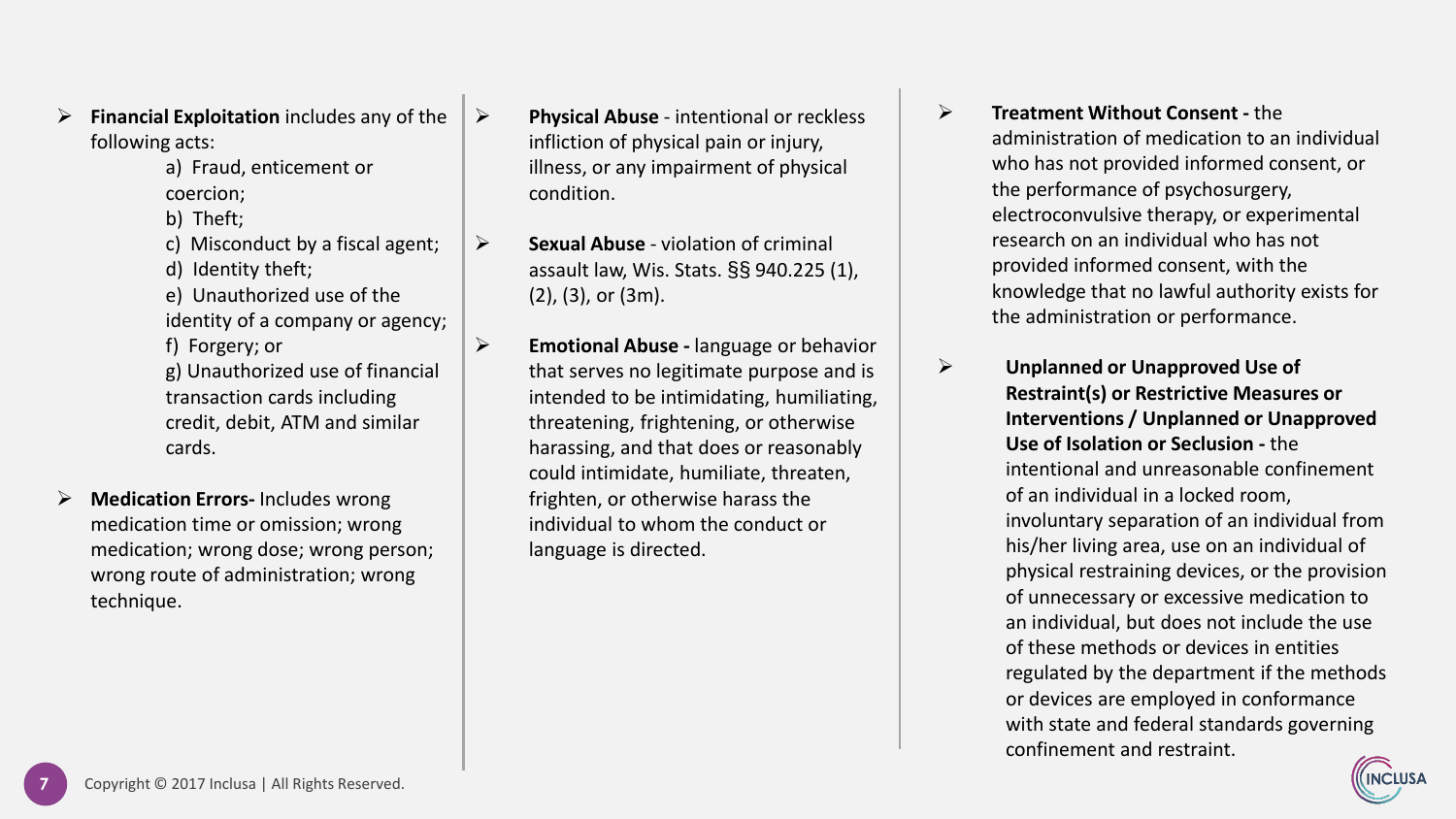- ➢ **Falls** Unless there is evidence to indicate otherwise, a fall, with or without injury, has occurred when a member in found on the ground/floor or a member reports a fall. The fall is unintentional (not a result of being pushed down) and may be an assisted or unassisted fall; may include rolling off a low bed onto a mat. An unintentional change in position due to a sudden medical condition is not a fall (because treatment for a medical condition is different than treatment for a fall).
- ➢ **Death -** any "deaths resulting from a known diagnosed disease, health condition, or similar situation" are excluded.
- ➢ **Missing Person/Elopement -** Any instance when a member visually and physically wanders away or leaves a home or a community setting for any length of time without prior arrangement or permission. This excludes instances when a resident (member) who is competent chooses not to disclose his or her whereabouts or location.
- ➢ **Unplanned or Unapproved Involvement of Law Enforcement and/or the Criminal Justice System -** Any time law enforcement personnel are called to the AFH, CBRF, RCAC, or other community setting as a result of an incident that jeopardizes the health, safety, or welfare of residents or employees or other persons.
	- $\checkmark$  If a member's behavior support or intervention plan specifies notification of law enforcement, it is not a reportable incident but should be documented and reported as specified within the respective plan.
	- $\checkmark$  A behavioral emergency or crisis could be an example of unplanned or unapproved involvement of law enforcement.
	- $\checkmark$  Any crime committed by a member or to a member could be an example of unplanned involvement of law enforcement and/or the criminal justice system.
	- $\checkmark$  Identification of a recurrent need for law enforcement contact could identify situations where behavior supports are needed or, if in place, are not being implemented appropriately.

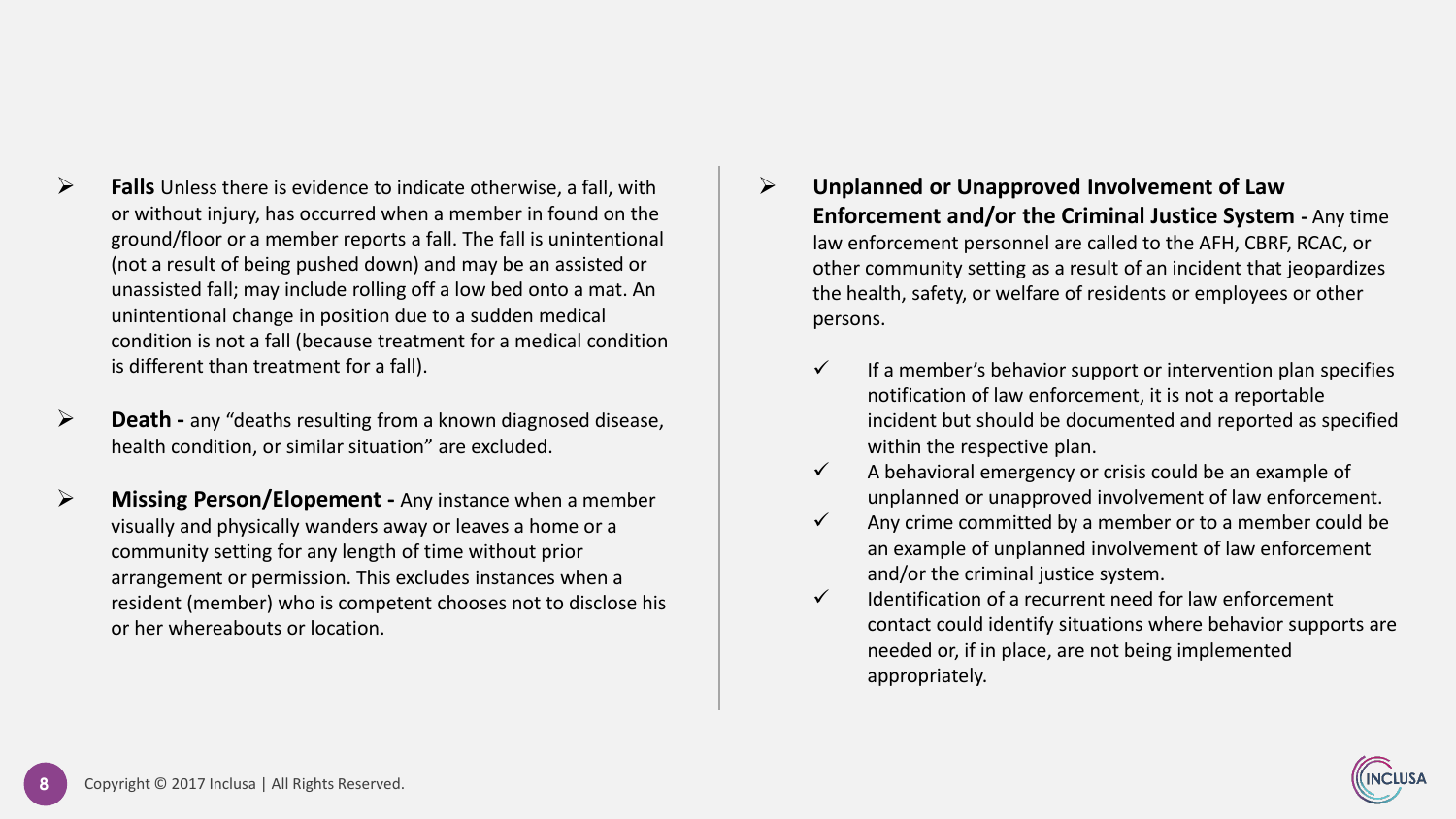- $\triangleright$  The provider will inform Inclusa when notifying their regulatory authority of incidents. A copy of the report may be submitted as a form of notification.
- $\triangleright$  As warranted, reported incidents will be entered into the Inclusa Incident Management System and reported to DHS in accordance with MCO contract requirements.
- $\triangleright$  Providers may be asked to provide any additional information or details necessary to complete the investigation of reported incidents.

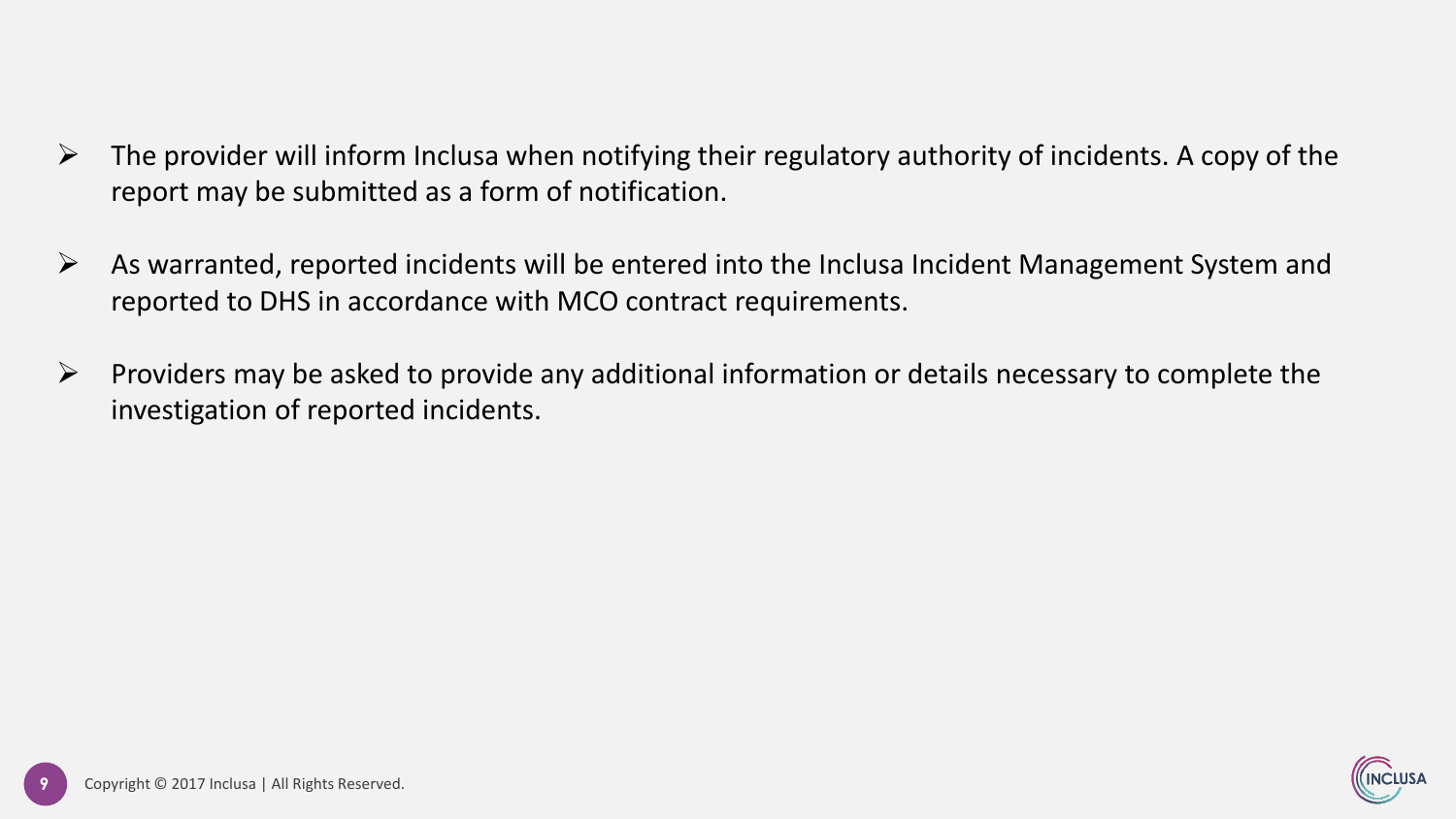#### PROVIDER INCIDENT REPORT FORM

| <b>A Provider Incident Report</b> |        |
|-----------------------------------|--------|
|                                   |        |
| Form is available for             |        |
|                                   |        |
| providers to utilize when         |        |
|                                   |        |
| reporting member                  |        |
|                                   |        |
| incidents. The information        |        |
|                                   |        |
|                                   |        |
| included on the form              |        |
|                                   | Type a |
| assists in providing Inclusa      |        |
|                                   |        |
| staff with the necessary          |        |
|                                   | Did th |
| information and helps             |        |
|                                   |        |
| eliminate the need for            | Descri |
|                                   |        |
| multiple follow-up                |        |
|                                   |        |
|                                   |        |
| conversations.                    |        |
|                                   |        |

The use of the form is voluntary. It can be found on the **Inclusa.org** website under the Provider-Resources tab.

| Date MCO informed of the incident (must be within 24 hours of incident): |       |           |
|--------------------------------------------------------------------------|-------|-----------|
| Date Guardian or POAHC was informed of the incident (if applicable)      | Date: | $\Box$ NA |

| Member Name:                     |  | Date of Incident: |       |  |                  |
|----------------------------------|--|-------------------|-------|--|------------------|
| Community Resource Coordinator:  |  | Time of Incident: |       |  | $A.M. \Box P.M.$ |
| Health and Wellness Coordinator: |  |                   |       |  |                  |
| Provider Name:                   |  |                   |       |  |                  |
| Person Completing Form & Title:  |  |                   | Date: |  |                  |
| Other Entity(s) Notified:        |  |                   | Data  |  |                  |
| (e.g. APS, DQA or OCQ)           |  |                   | Date: |  |                  |

| Type and extent of harm/injury experienced by the                                                        |                                                 |
|----------------------------------------------------------------------------------------------------------|-------------------------------------------------|
| member as a result of the incident (to include property<br>damage):                                      |                                                 |
| Type and extent of harm/injury experienced by Others as                                                  |                                                 |
| a result of the incident (to include property damage):                                                   |                                                 |
| Did the member or others require medical attention?                                                      | Yes $\Box$ No $\Box$<br>If yes, please explain: |
| Describe where the incident took place:                                                                  |                                                 |
| Describe what was occurring prior to the incident:<br>(include what you/staff and the member were doing) |                                                 |
| Incident Summary (what happened/facts of the event, be<br>sure to include titles following names):       |                                                 |
| Immediate actions taken (by you or others upon<br>discovery of the incident):                            |                                                 |
| Root Cause* of the Incident (casual factors):                                                            |                                                 |
| *The fundamental breakdown or failure of a process,<br>which when resolved, prevents a recurrence of the |                                                 |

| Describe how the incident could have been prevented:        |  |
|-------------------------------------------------------------|--|
| Describe what is being done to prevent a similar incident   |  |
| (practices and/or actions that have been or will be taken): |  |
|                                                             |  |
|                                                             |  |

| Signature & Title of Person Completing Report: | Date |
|------------------------------------------------|------|
|------------------------------------------------|------|

Inclusa-Adult Family Home Incident Report 2018-0226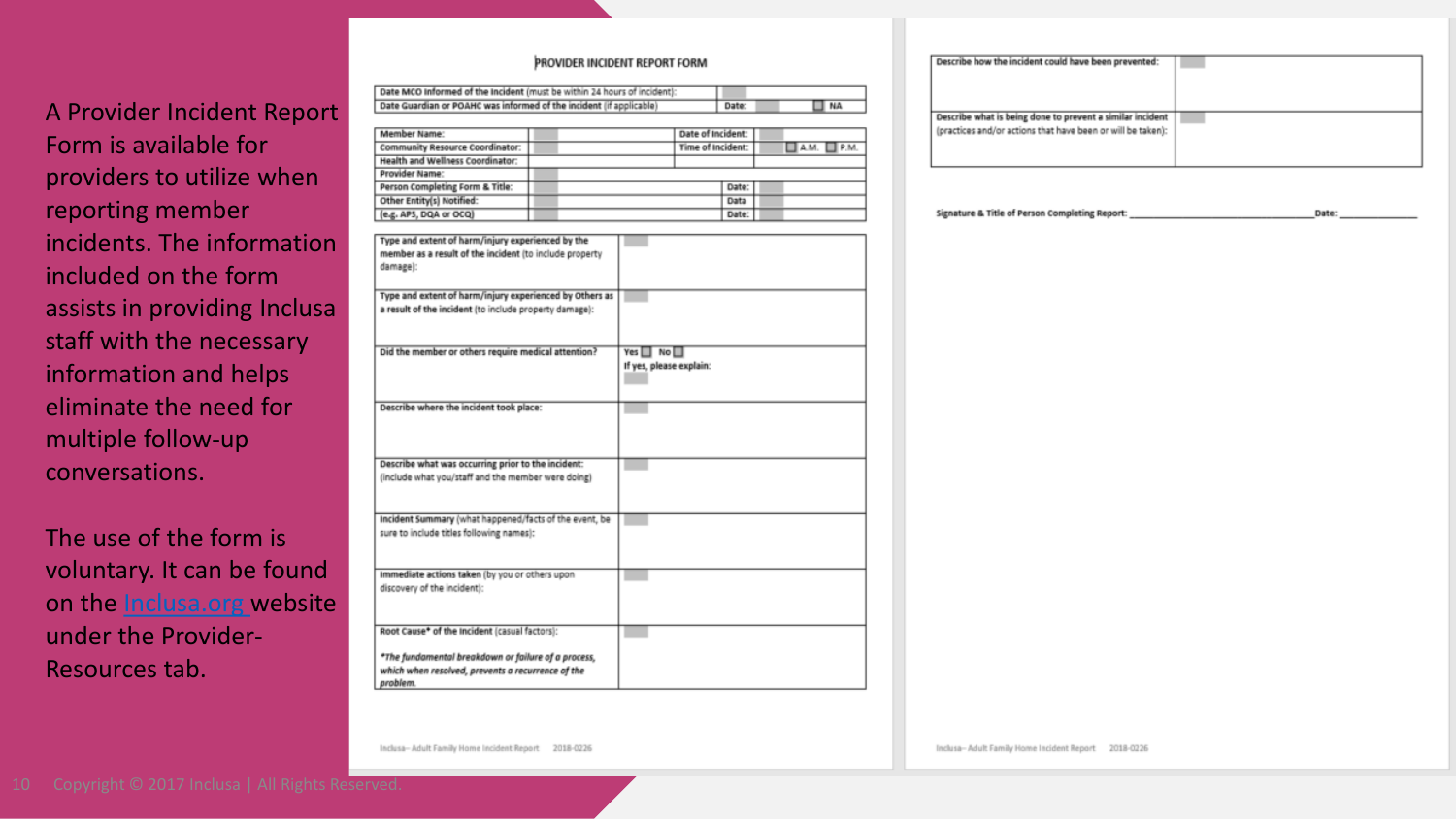#### **Root Cause & Root Cause Analysis**

The Provider Incident Report Form asks for the "Root Cause" of the Incident (Causal Factors).

A Root Cause is:

- $\triangleright$  The fundamental breakdown or failure of process which, when resolved, prevents the recurrence of the problem;
- $\triangleright$  The factor, when fixed, the problem/issue goes away and does not return.

Root Cause Analysis (RCA) is a method used to address a problem in order to get to the "root cause." There are five steps in RCA:

- 1. Gather Initial Information
- 2. Fill in the Gaps
- 3. Analysis
- 4. Develop Action Plan
- 5. Evaluate Results

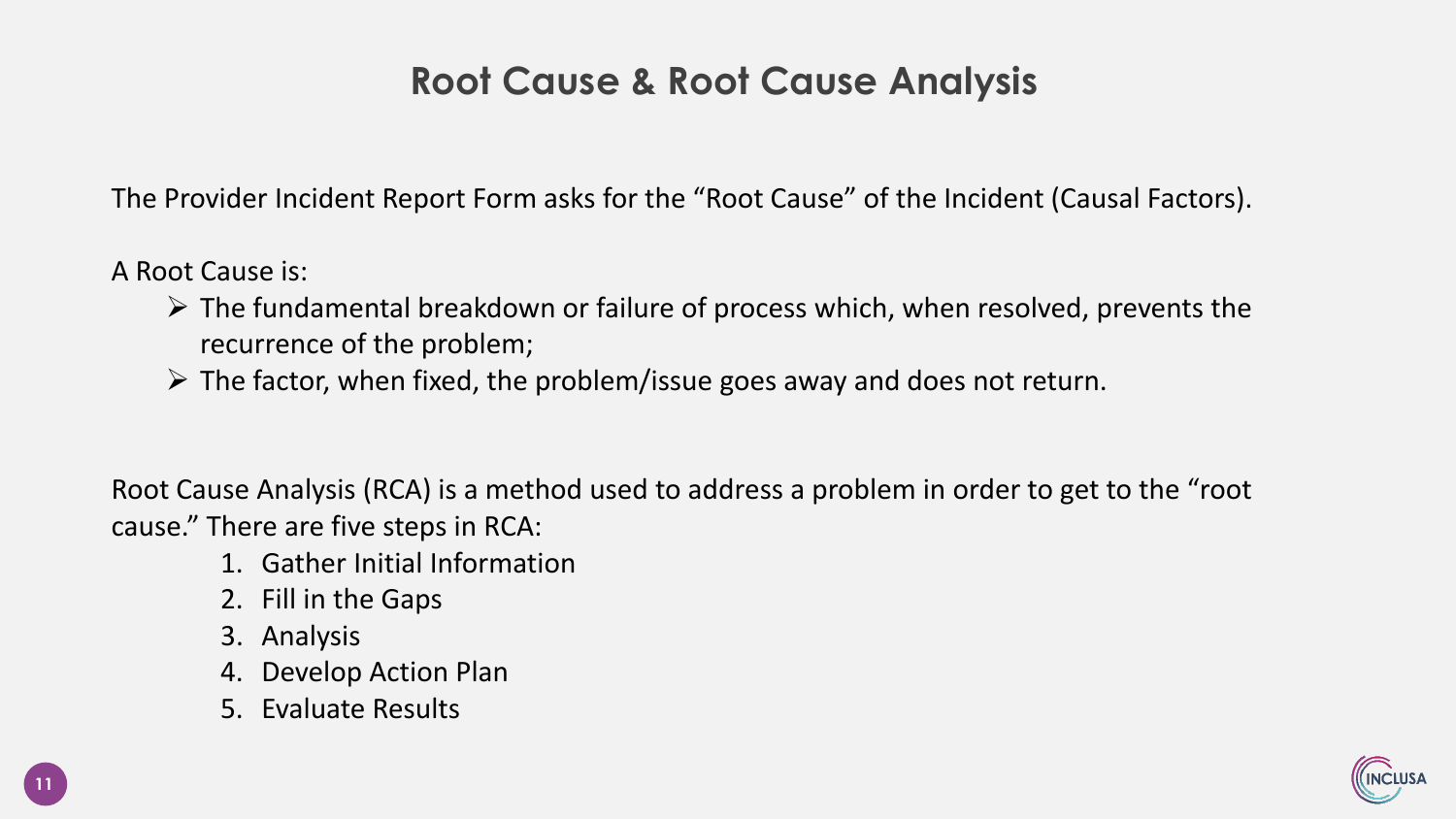### **Root Cause Analysis & Prevention Strategies**

Step 1 – Gather Initial Information

Step 2 – Fill in the Gaps

Step 3 – Analysis

■ Use 5 Whys Analysis to evaluate the problem statement and determine the root cause.

■Ask why until you cannot ask anymore.

Step 4 – Action Plan Development

▪Develop interventions based on the root cause.

 $\checkmark$  Immediate actions to mitigate risk

 $\checkmark$  Long-term actions

Step 5 – Evaluation of Results

Questions to consider:

 $\checkmark$  Were the interventions effective?

 $\checkmark$  Was the root cause eliminated?

 $\checkmark$  Was the problem eliminated/reduced?

 $\checkmark$  Can the change be sustained?

## Step  $3$  - Example  $-5$  Whys Analysis

Problem: Member was given another resident's medications. Why? Because the staff person passing medications took both the member's medications and another resident's medications to the table and gave the member the wrong med cup Why? Because the staff person did not follow agency protocol to administer medications one resident at a time. Why? Because the staff person was in a hurry. Because the staff person is the only staff on duty at supper time Why? and has to pass meals and medications to all 8 residents. Why? Facility staffing policy is 8:1 after 3 pm.

**Important:** The outcome of the RCA should be included on the Provider Incident Report Form, as well as any prevention strategies you, as a provider, are taking to prevent recurrence of similar incidents in the future.